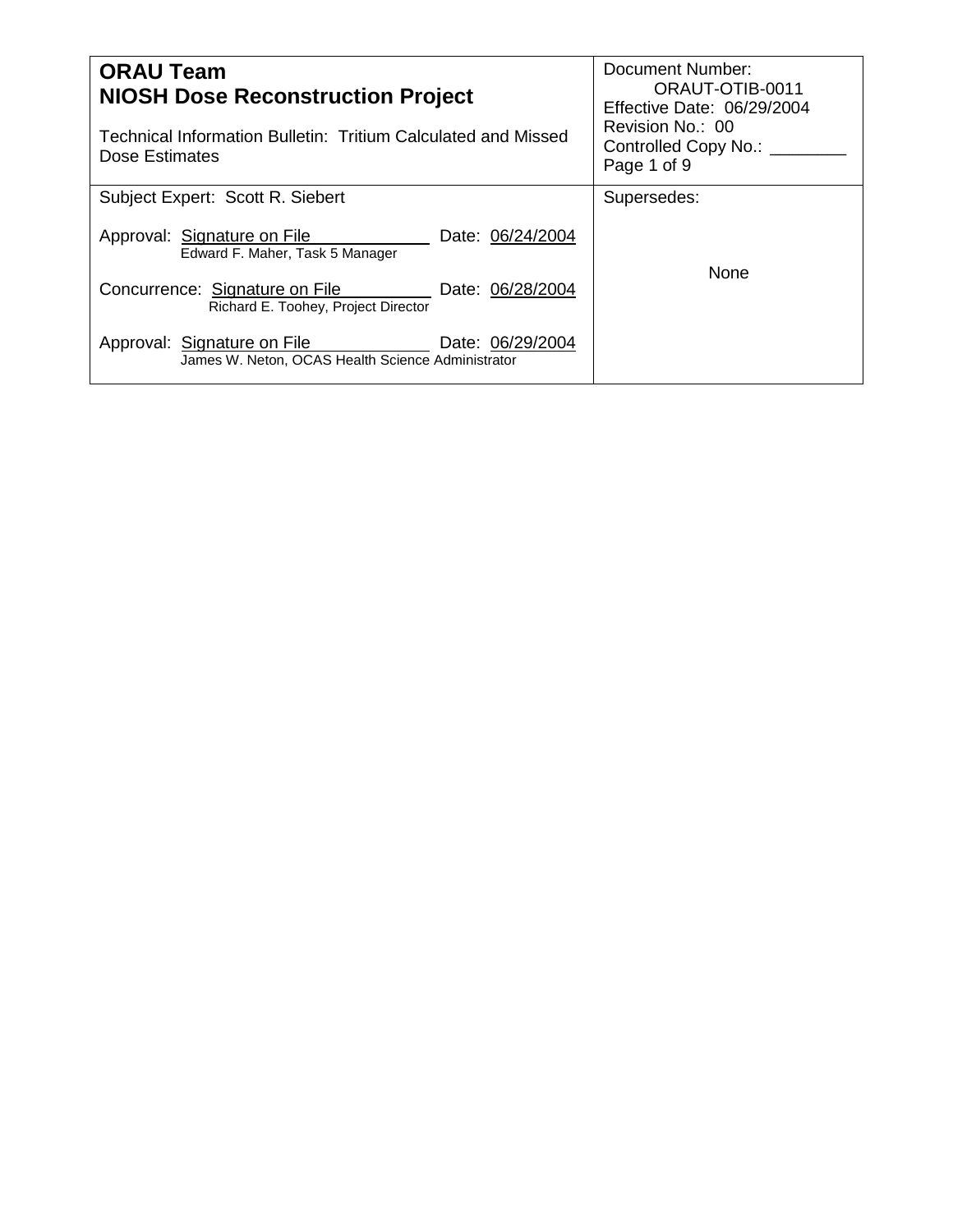| Effective Date: 06/29/2004   Revision No. 00 |  | Document No. ORAUT-OTIB-0011 | Page 2 of 9 |
|----------------------------------------------|--|------------------------------|-------------|
|----------------------------------------------|--|------------------------------|-------------|

 $\Box$ 

# **RECORD OF ISSUE/REVISIONS**

| <b>ISSUE</b><br><b>AUTHORIZATION</b><br><b>DATE</b> | <b>EFFECTIVE</b><br><b>DATE</b> | REV.<br>NO. | <b>DESCRIPTION</b>                                                                                                                              |
|-----------------------------------------------------|---------------------------------|-------------|-------------------------------------------------------------------------------------------------------------------------------------------------|
| <b>Draft</b>                                        | 03/17/2004                      | $00 - A$    | New technical information bulletin to document<br>tritium calculated and missed dose estimates<br>methodology. Initiated by Elizabeth Brackett. |
| Draft                                               | 06/17/2004                      | $00 - B$    | Incorporates NIOSH and internal review<br>comments. Initiated by Elizabeth Brackett.                                                            |
| 06/29/2004                                          | 06/29/2004                      | 00          | First approved issue. Initiated by Elizabeth<br>Brackett.                                                                                       |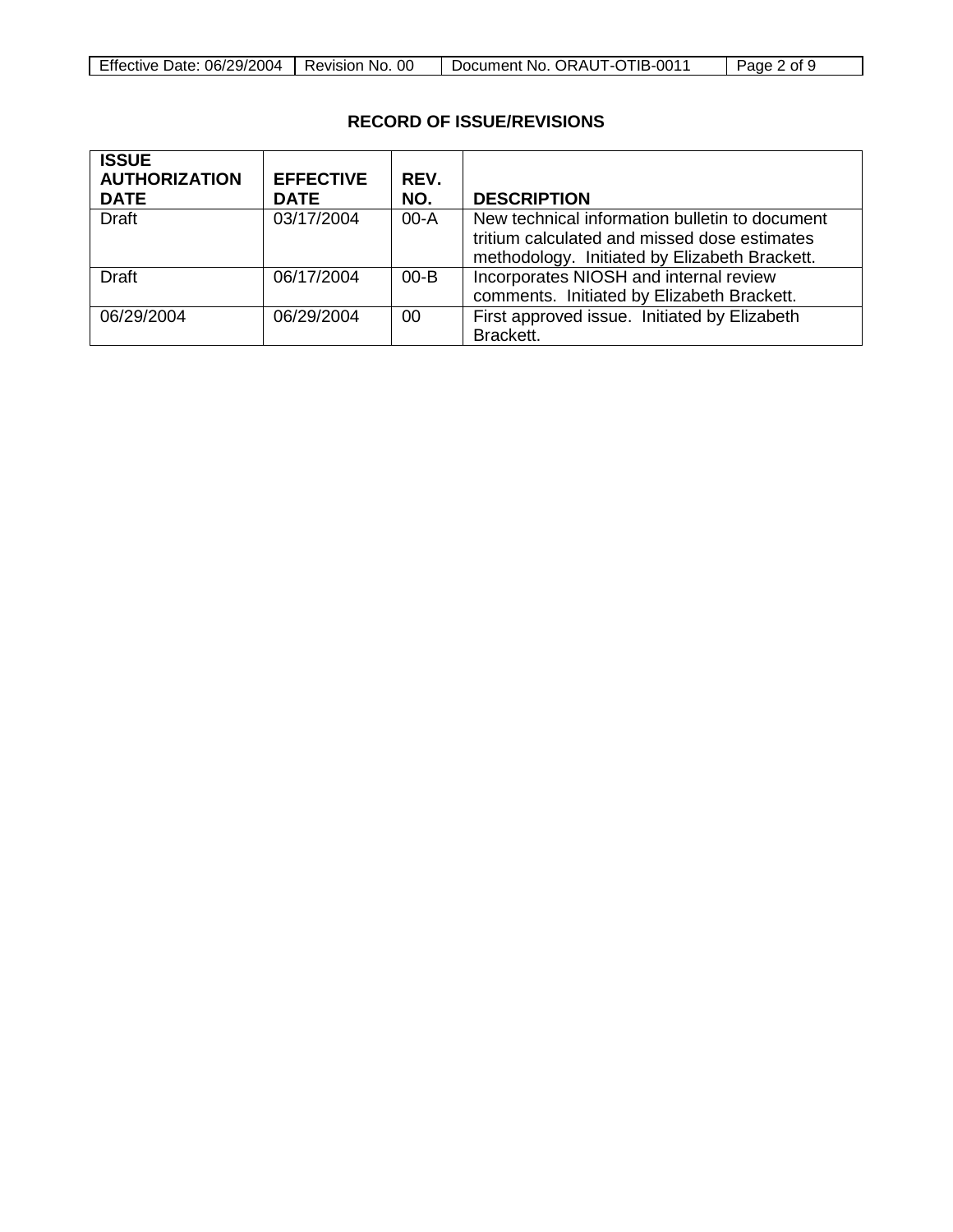| Effective Date: 06/29/2004   Revision No. 00 | Document No. ORAUT-OTIB-0011 | Page 3 of 9 |
|----------------------------------------------|------------------------------|-------------|
|----------------------------------------------|------------------------------|-------------|

#### **1.0 PURPOSE**

This Technical Information Bulletin provides documentation of the method for estimating tritium missed and calculated doses from urine data. To facilitate entry of organ doses into the Interactive RadioEpidemiological Program (IREP) computer code, an Excel® workbook (entitled "Tritium Doses from Urine Data Workbook.xls") was developed to create the IREP annual organ dose input data.

#### **2.0 ALGORITHM FOR CALCULATING DOSES FROM INTAKES OF TRITIATED WATER**

The model used for assessing effective dose (ED) from intakes of tritiated water are those of the International Commission on Radiological Protection (ICRP). The current model is described in detail in ICRP Publication 56 with the current dose conversion factor published in ICRP Publication 68.

Tritiated water is assumed to be completely and instantaneously absorbed into the systemic circulation whether taken in by inhalation, ingestion, or absorption through the intact skin. In a relatively short time, tritiated water equilibrates with the body water and thereafter the concentration in all body fluids, including urine, is assumed to be equal. For this reason, urine measurements of tritium are considered a direct measurement of the concentration of tritium in body water. According to ICRP Publication 23, Reference Man has a total volume of body water of 42 L distributed uniformly in soft tissue (total mass of 63 kg) and exchanges 3 L of water per day, with 1.4 L per day leaving the body via urinary excretion. Tritiated water, assuming instantaneous and uniform mixing in body water, will have a clearance rate constant k equal to 3 L per day divided by 42 L, or 7.14E-2  $d^1$ . The biological half-life is therefore 9.7 days. It is assumed that 3% of the tritiated water will be incorporated into body tissues as organically bound tritium (OBT) and will be retained with a 40-day biological half-life, determined by the exchange rate of carbon in reference man. Therefore, the metabolic model for systemic tritium is a two-compartment model with 97% incorporated as tritiated water and 3% as OBT:



Figure 1 and a detailed review of the ICRP model for tritium has been published by R. B. Richardson, et. al., Health Physics 81(3), pp. 289-301, September 2001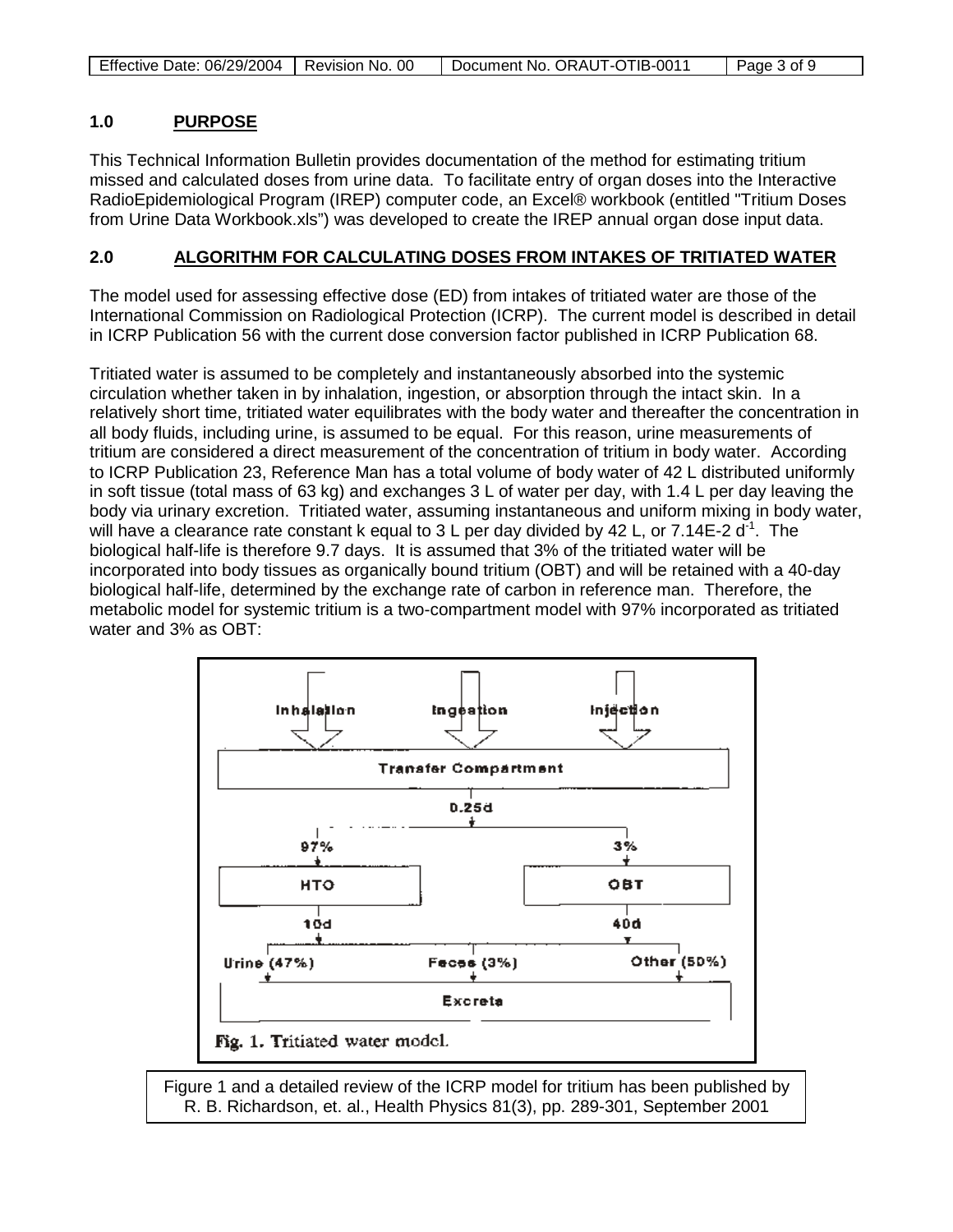| Effective Date: 06/29/2004   Revision No. 00 | Document No. ORAUT-OTIB-0011 | Page 4 of 9 |
|----------------------------------------------|------------------------------|-------------|

The ICRP, in Publication 68, reports a value of 1.8E-11 Sv/Bq as the dose conversion constant for tritiated water. This dose conversion constant accounts for the partitioning of 97% of the tritiated water to the body water and 3% to OBT. The bioassay assessment method used here relates the number of decays in the body water compartment to the effective dose. Therefore, it is necessary to correlate this dose conversion constant to the number of decays U that will occur in the body water from a 1 Bq intake I of tritiated water:

$$
U = (I)(0.97) \left(\frac{1}{k}\right) = \frac{(0.97)(86400 \frac{decays}{day})}{7.14 E - 2 day^{-1}} = 1.17 E + 6 \ decays
$$

The effective dose per decay in the body water  $\lt$  H/U  $>$  is calculated:

$$
\langle H/U \rangle = \frac{(1.8E - 11\frac{Sv}{Bq})}{(1.17E + 6\frac{decays}{Bq})} = 1.54E - 17\frac{Sv}{decay} = 1.54E - 15\frac{rem}{decay}
$$

Instantaneous measurements of the concentration of tritium in urine can be used to directly estimate the effective dose from intakes of tritiated water. This is the preferred method for calculating tritium doses rather than first estimating intakes from model fits to bioassay data. The technique used here to estimate doses is based on the assumption that the area under the urine concentration "curve" is directly proportional to the number of decays that occur in the body water and, therefore, directly proportional to the effective dose. This area is estimated by the numerical integration of the individual bioassay measurements with respect to time. Depending on the length of time between measurements and value of these measurements compared to the MDA, three types of calculations are used to determine this area. With frequent urine measurements, this is accomplished with a trapezoid rule, i.e., the area is estimated with a linear function from one measurement to the next (Type 1).

This technique is modified if there is a large time gap between urine measurements because a trapezoid will over estimate the area under the curve due to elimination of tritium from the body; a 40 day time interval has been chosen as the maximum time interval for using the trapezoid technique. In this case, four different conditions need to be considered:

- A. The bioassay measurements at the start and end of the gap are less than the MDA.
- B. The bioassay measurement at the start of the gap is less than the MDA and the bioassay measurement at the end of the gap is greater than or equal to the MDA.
- C. The bioassay measurement at the start of the gap is greater than or equal to the MDA and the measurement at the end of the gap is less than the MDA.
- D. The bioassay measurements at the start and end of the gap are greater than or equal to the MDA.

It is assumed that the MDA is known for each bioassay measurement although the MDA value can change from one measurement to the next. For condition (A), the area is calculated by the product of the time gap and half the average of the two MDA values to account for missed dose. For condition (B), the area is calculated by the product of the time gap and one-half the MDA value for the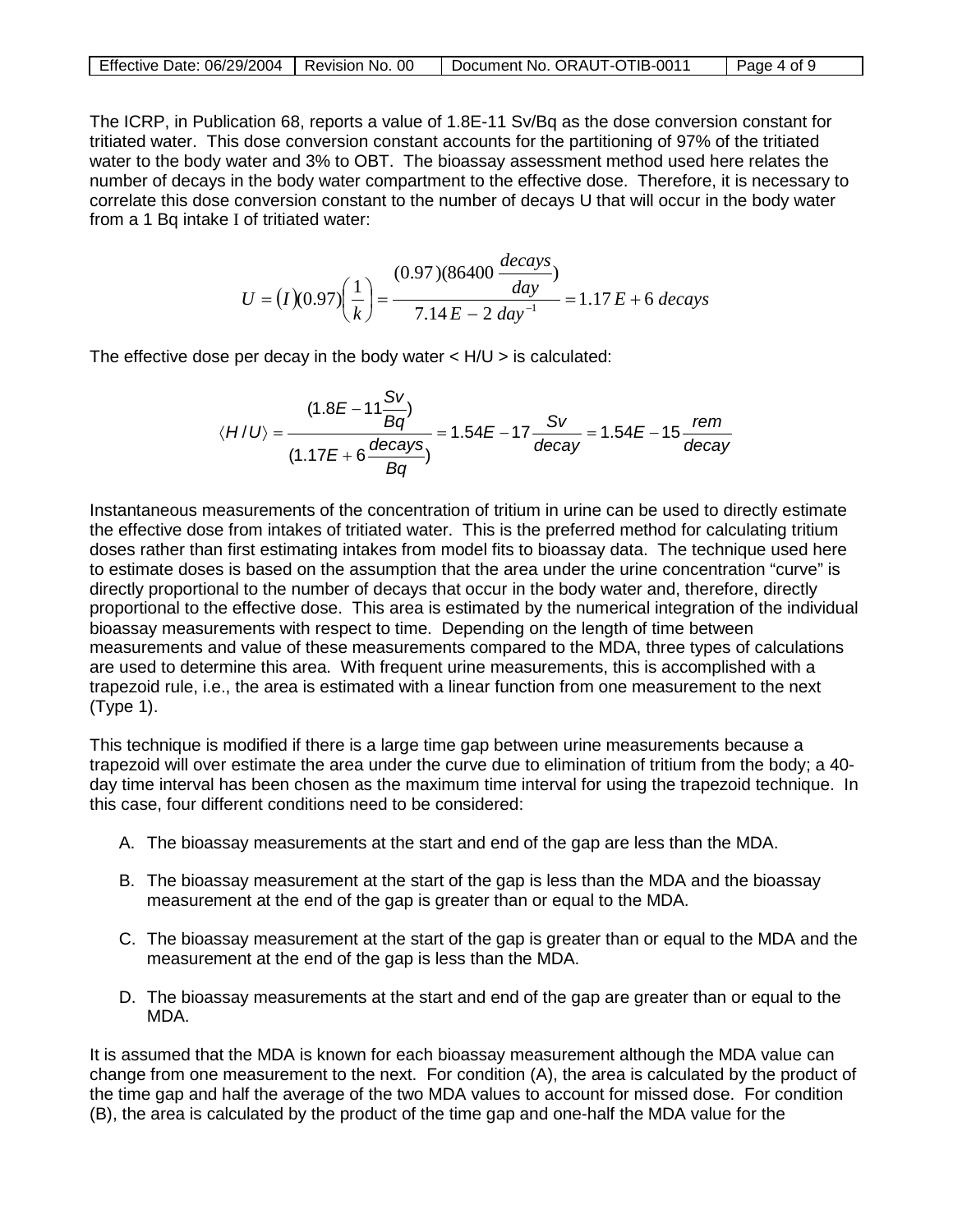| Effective Date: 06/29/2004   Revision No. 00 | Document No. ORAUT-OTIB-0011 | Page 5 of 9 |
|----------------------------------------------|------------------------------|-------------|

measurement at the start of the gap. Because conditions (A) and (B) are trapezoidal, they are calculated as Type 1 described above.

For conditions (C) and (D), an exponentially decreasing function that characterizes the expected decrease in urine concentration due to the 9.7-day biological clearance half-life (the ICRP rounds this to 10 days in its publications) for tritium incorporated as tritiated water is constructed starting from the measurement at the start of the gap and continuing until either the end of the gap or until the value decreases to one-half the MDA value for the measurement at the end of the gap (Type 2).

For the last bioassay measurement in the set, the same exponential function is used to estimate the area following the last point (Type 3) by extending the function to infinity. Because of the relatively short biological half-time for the clearance of tritiated water from the body, the dose calculated to infinity for this last point is assumed to have been received in the year that the urine sample was collected. The following diagram will be used to derive the proportionality constant used to convert the calculated areas to effective doses for the three method types described above:





 $H =$  effective dose equivalent (rem).

**Type 1:** 

$$
H = \left(\frac{C_1 + C_2}{2}\right)(t_2 - t_1)(42L)(1.54E - 15\frac{rem}{decay})(2.22E + 6\frac{dpm}{\mu Ci})(1440\frac{min}{day}), or
$$
  

$$
H = (1.03E - 4)(C_1 + C_2)(t_2 - t_1)
$$
Equation (1)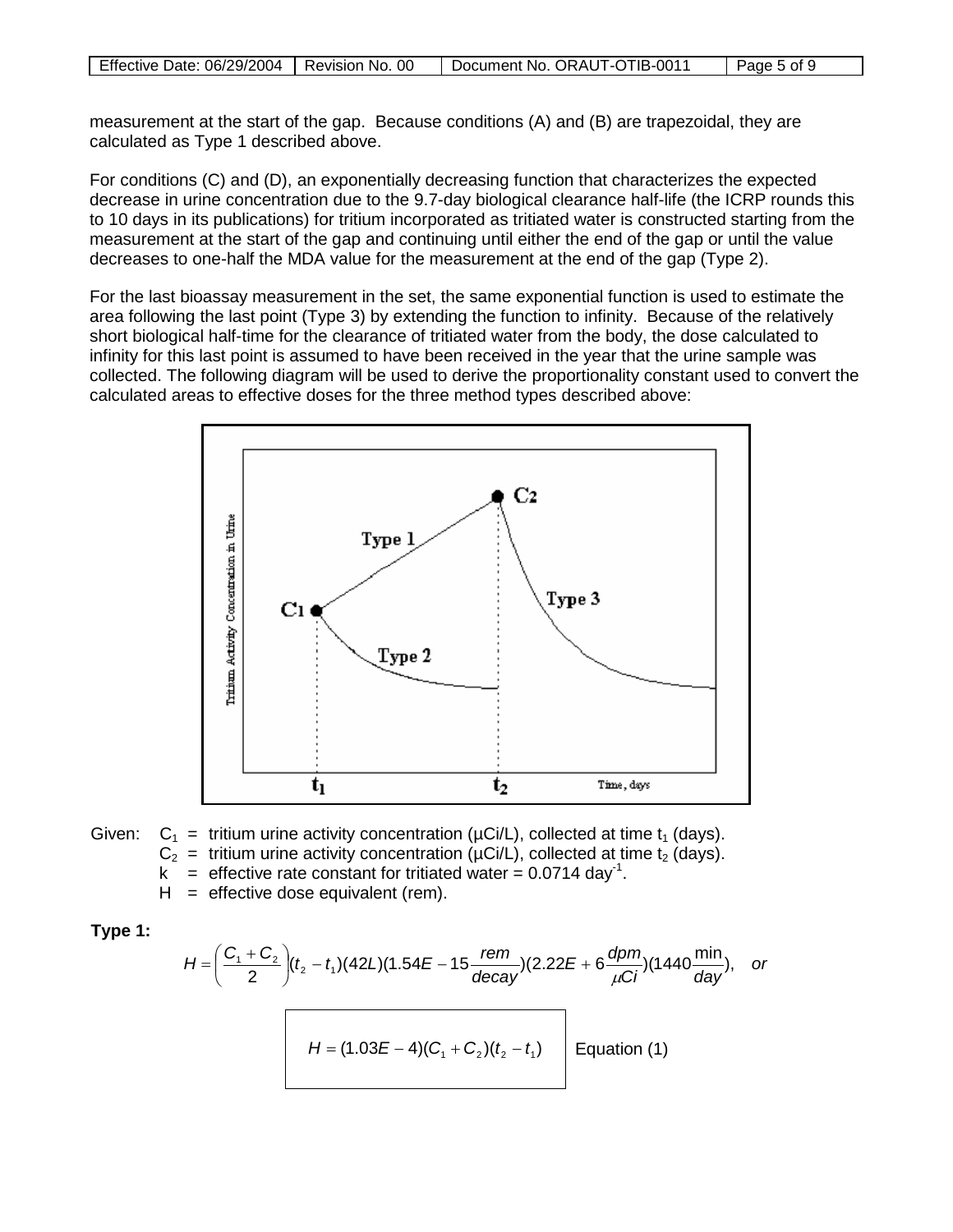| Effective Date: 06/29/2004   Revision No. 00 |  | Document No. ORAUT-OTIB-0011 | Page 6 of 9 |
|----------------------------------------------|--|------------------------------|-------------|
|----------------------------------------------|--|------------------------------|-------------|

# **Type 2:**

The area and the dose are obtained by integrating the exponential function from  $t_1$  to  $t_2$ :

$$
H = C_1 \left( \frac{1 - e^{-k(t_2 - t_1)}}{k} \right) (42L)(1.54E - 15 \frac{rem}{decay})(2.22E + 6 \frac{dpm}{\mu Ci})(1440 \frac{min}{day}), or
$$
  

$$
H = (2.89E - 3)(C_1)(1 - e^{-k(t_2 - t_1)})
$$
 Equation (2)

If the exponential function decreases below one-half of the MDA value during the time interval from  $t_1$ to  $t<sub>2</sub>$ , the exponential function is replaced with half the MDA value for the remainder of the time gap.

### **Type 3**:

The area and the dose are obtained by integrating the exponential function starting at  $t_2$  from 0 to  $\infty$ ; the result will have the same constant as in equation (2):

$$
H = (2.89E - 3)(C_2)
$$
 Equation (3)

These algorithms have been implemented using Excel®. It is necessary that the bioassay dates, measurements, and MDA values exist in adjacent columns with the date column on the left, the measurement column next, and the MDA column on the right. It also is necessary for the data to be sorted in ascending order by bioassay date and time. Special care must be taken when two different bioassay measurements have the same bioassay date and time. In this case, the lower concentration value should be listed first (the earlier row). The program then will use the low value to calculate the dose in the previous interval and the higher value will be used in the subsequent interval. A zero dose will be recorded next to the first measurement because of the equal date and time.

The Tritium Doses from Urine Data Workbook has the bioassay dates (t values) in column A, the measurements (concentration values in  $\mu$ Ci/L) in column B, and the MDA values (in  $\mu$ Ci/L) in column C. The following formula is used to calculate doses according to equations 1-3:

### **Excel® Formula in Tritium Doses from Urine Data Workbook:**

The dose calculation is explained using rows 2 and 3 for reference. The formula calculates the dose from the date/time in cell A2 to the date/time in cell A3. The formula in its entirety is:

=IF(ISBLANK(A3),(2.89\*10^-3)\*IF(MAX(B2,C2)=B2,B2,C2/2),IF((A3-A2)>40,IF(MAX(B2,C2)=B2,(2.89 \*10^-3)\*B2\*(1-EXP(-0.0714\*(IF((A2+LN(2\*B2/C3)/0.0714)>A3,A3,(A2+LN(2\*B2/C3)/0.0714))-A2)))+(1 .03\*10^-4)\*C3\*(A3-IF((A2+LN(2\*B2/C3)/0.0714)>A3,A3,(A2+LN(2\*B2/C3)/0.0714))),IF(MAX(B3,C3)= B3,(1.03\*10^-4)\*C2\*(A3-A2),(1.03\*10^-4)\*(C2+C3)/2\*(A3-A2))),(1.03\*10^-4)\*(IF(MAX(B2,C2)=B2,B2, C2/2)+IF(MAX(B3,C3)=B3,B3,C3/2))\*(A3-A2)))

To explain the logic of this formula, the equation will be broken out into sections, where a number in square brackets refers to another piece of the equation:

=IF(ISBLANK(A3),(2.89\*10^-3)\*IF(MAX(B2,C2)=B2,B2, C2/2), [#1] )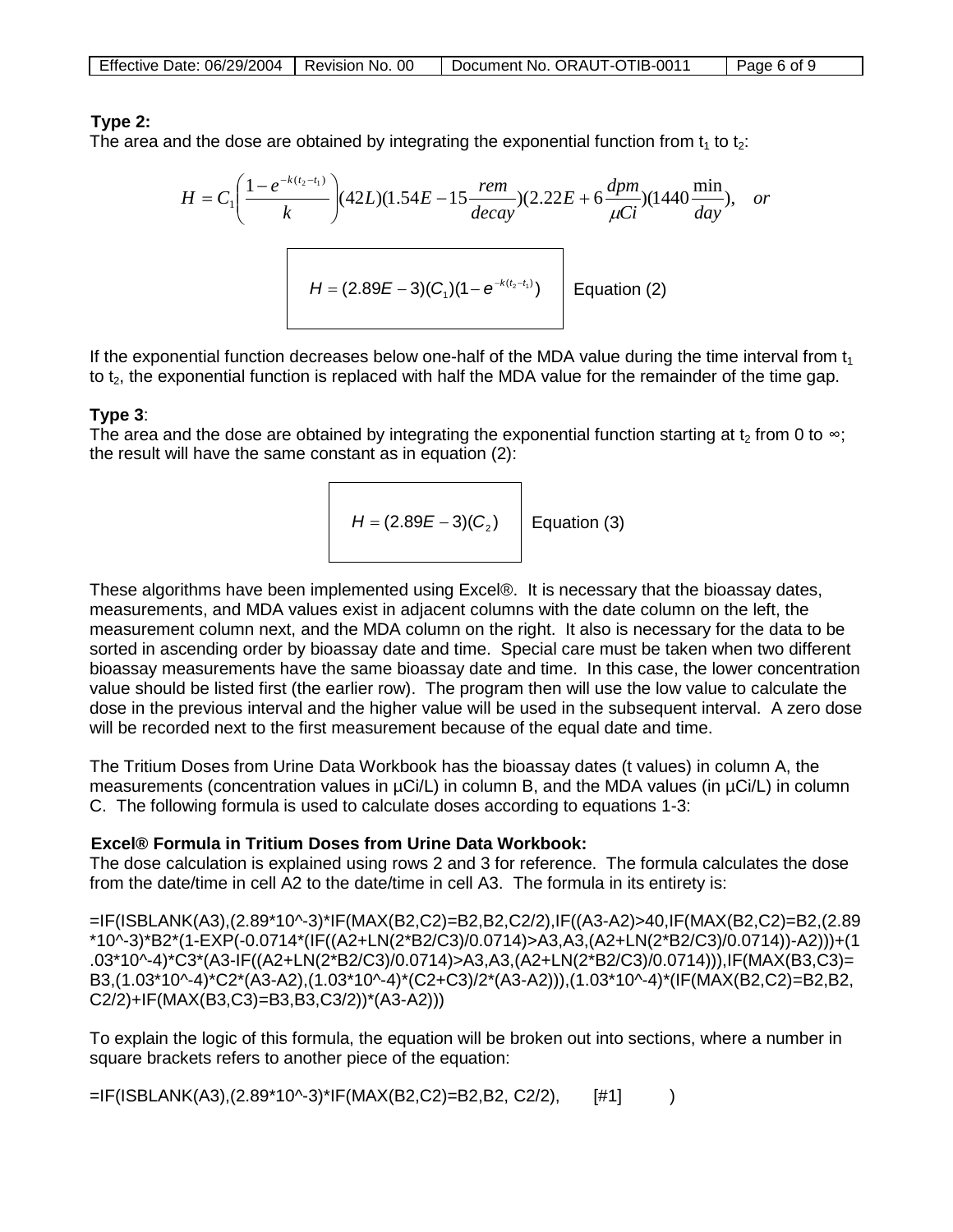$[t41]$  IF((A3-A2)>40, [#2] (1.03\*10^-4)\*(IF(MAX(B2,C2)=B2,B2,C2/2)+IF(MAX(B3,C3)=B3,B3,C3/2))\*(A3-A2))

[#2] IF(MAX(B2,C2)=B2, [#4] , [#3] )

[#3] IF(MAX(B3,C3)=B3,(1.03\*10^-4)\*C2\*(A3-A2),(1.03\*10^-4)\*(C2+C3)/2\*(A3-A2))

 $[#4]$   $(2.89*10^{\circ}-3)*B2*(1-EXP(-0.0714*(-[#5] -A2)))+ (1.03*10^{\circ}-4)*C3*(A3-[#5] )$ 

[#5] IF((A2+LN(2\*B2/C3)/0.0714)>A3,A3,(A2+LN(2\*B2/C3)/0.0714))

These portions of the formula will be explained individually:

=IF(ISBLANK(A3),(2.89\*10^-3)\*IF(MAX(B2,C2)=B2,B2, C2/2), [#1] )

If the date/time in the next row (row 3 in the example) is blank, then row 2 refers to the last bioassay measurement and the Type 3 equation will be used to calculate the dose. With Excel® IF statements, a true condition executes the formula after the next comma, otherwise the formula following the second comma is executed. In this case, if cell A3 is blank, the dose will be calculated by the product of 2.89E-3 and the bioassay measurement, or half the MDA if the measurement is less than the MDA. If cell A3 is not blank, the formula specified by [#1] is executed:

 $[#1]$  IF((A3-A2)>40,  $[#2]$ (1.03\*10^-4)\*(IF(MAX(B2,C2)=B2,B2,C2/2)+IF(MAX(B3,C3)=B3,B3,C3/2))\*(A3-A2))

If the time between the bioassay measurements in cells B2 and B3 exceeds 40 days, then the Type 2 equation will be used to calculate the dose using the formula referred to as [#2]. If not, the trapezoid method using equation Type 1 is used to calculate the dose. If either measurement is less than MDA, it will be replaced with half the MDA value. Formula section [#2] handles the dose calculation for a time gap greater than 40 days:

[#2] IF(MAX(B2,C2)=B2, [#4] , [#3] )

If the bioassay measurement in cell B2 is less than the MDA value, formula section [#3] is used to calculate the dose:

[#3] IF(MAX(B3,C3)=B3,(1.03\*10^-4)\*C2\*(A3-A2),(1.03\*10^-4)\*(C2+C3)/2\*(A3-A2))

This formula section handles condition 1 and condition 2 discussed for a time gap greater than 40 days. If the bioassay measurement at the end of the gap (cell B3) also is less than the MDA value, then the trapezoid method, equation Type 1, is used to calculate the area using half the MDA values on each end of the time gap. If the bioassay measurement at the end of the gap is greater than or equal to its MDA, then half the MDA at the start of the gap is assumed to remain constant through the gap and the area is calculated from this constant value. If the measurement at the start of the gap is greater than or equal to its MDA, then the condition in formula section [#2] is true and formula section [#4] is used to calculate the dose:

 $[#4]$   $(2.89*10^{\circ}-3)*B2*(1-EXP(-0.0714*(-[#5] -A2)))+ (1.03*10^{\circ}-4)*C3*(A3-[#5] )$ 

The first part of this formula calculates the area using equation Type 2 to put an exponentially decreasing function from the first bioassay measurement up to the time specified by formula section [#5]. The second part of this formula calculates the area from the time specified by formula section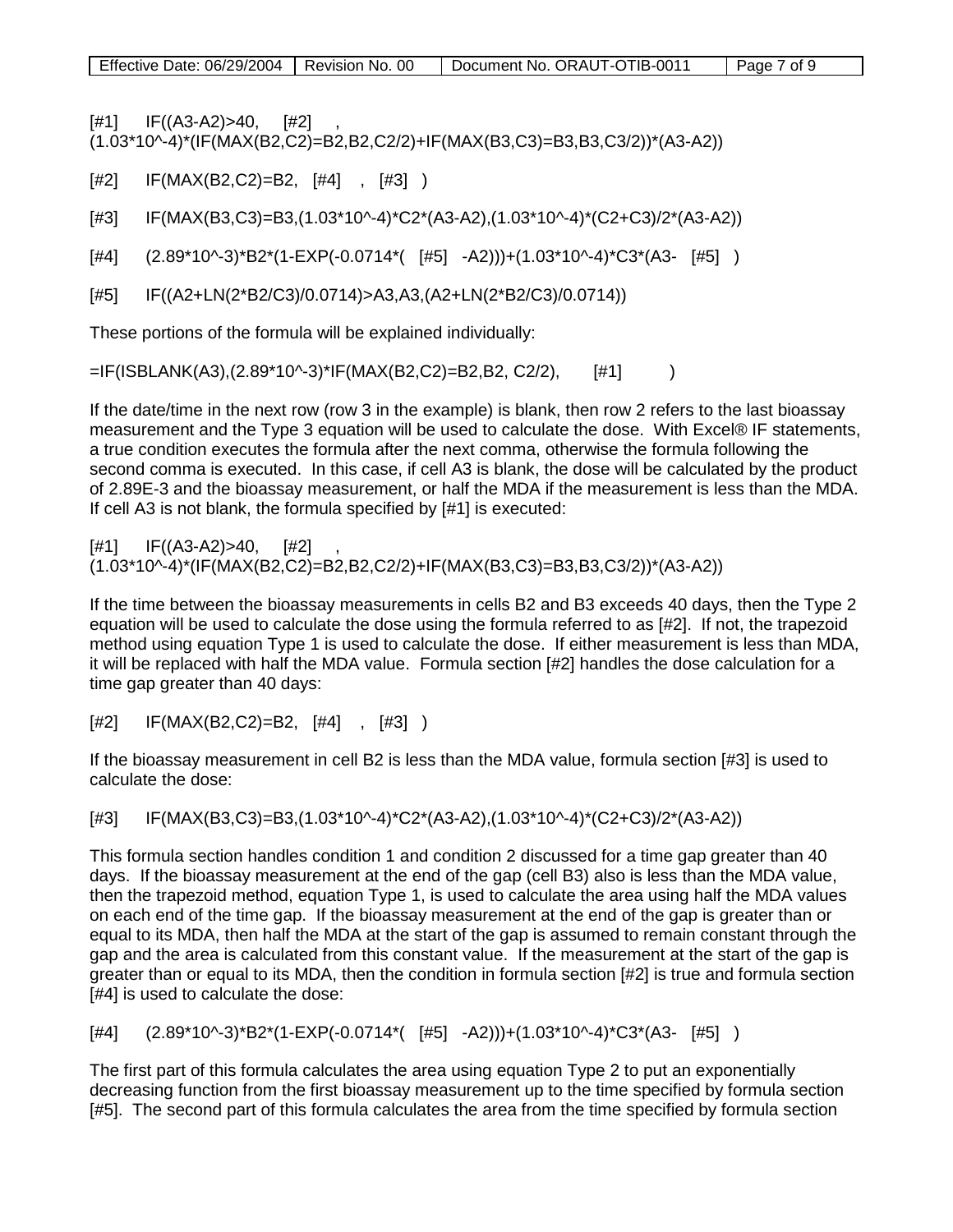[#5] to the second bioassay measurement (end of the gap) using a constant value equal to half the MDA value for the second bioassay measurement. The time specified by formula section [#5] takes on one of two values:

[#5] IF((A2+LN(2\*B2/C3)/0.0714)>A3,A3,(A2+LN(2\*B2/C3)/0.0714))

The formula (A2+LN(2\*B2/C3)/0.0714) calculates the time at which the exponentially decreasing function exactly equals half the MDA associated with the second bioassay measurement. If this time exceeds the date/time in cell A3, then the formula section [#5] is set equal to A3 and the second part of formula section [#4] is forced to be zero. This corresponds to the case where the exponentially decreasing function remains higher than half the MDA value and is used for the entire gap. If this time occurs during the gap, then the formula section [#5] is set equal to this time and the area is calculated by the exponential function (equation Type 2) up to this time and a constant value equal to half the MDA is used to calculate the remaining area.

#### **3.0 SPECIAL CONSIDERATIONS**

Special care must be taken when two different bioassay measurements have the same bioassay date and time. In this case, the lower value should be listed first (the earlier row). The program then will use the low value to calculate the dose in the previous interval and the higher value will be used in the subsequent interval. A zero dose will be recorded next to the first measurement because of the equal date and time.

#### **4.0 DISCUSSION**

# **4.1 Calculated vs. Missed Dose**

Because both calculated dose (calculated from actual bioassay sample results) and missed dose (based on the potential missed dose due to detection limits in bioassay sampling) are calculated for the determination of probability of causation, the above-mentioned approach takes into account both positive bioassay sample results (greater than or equal to the MDA) and negative bioassay results (less than the MDA). The dose attributed to each bioassay sample result can then be determined to be either calculated (from positive sample results) or missed (from negative bioassay results).

Annual organ doses and their distribution are the input parameters for IREP. Because an individual may have left multiple samples in a single year, assigning doses as calculated and missed based on each bioassay point would be prohibitive. The simplification has been made that for any given year, the annual dose will be assumed to be calculated dose if there was a positive tritium bioassay result during that year and missed dose if all samples during that year were negative.

Calculated annual organ doses are entered in IREP with a radiation type of electron, E<15 keV, using lognormal distribution type with a geometric standard deviation (GSD) of 3. The distribution type and GSD value are the default assumptions applied by the Tritium Doses from Urine Data Workbook until uncertainty parameters associated specifically with tritium can be derived.

Missed annual organ doses are entered in IREP with a radiation type of electron, E<15 keV, using triangular distribution type. The minimum for the distribution is zero, the mode is the dose estimated as outlined in the method above, and the maximum is two times the mode value. The use of the tool to calculate the mode value for missed dose is the reason for the use of half of the MDA in all calculations in the spreadsheet. This corresponds to the maximum dose value being calculated at the MDA value.